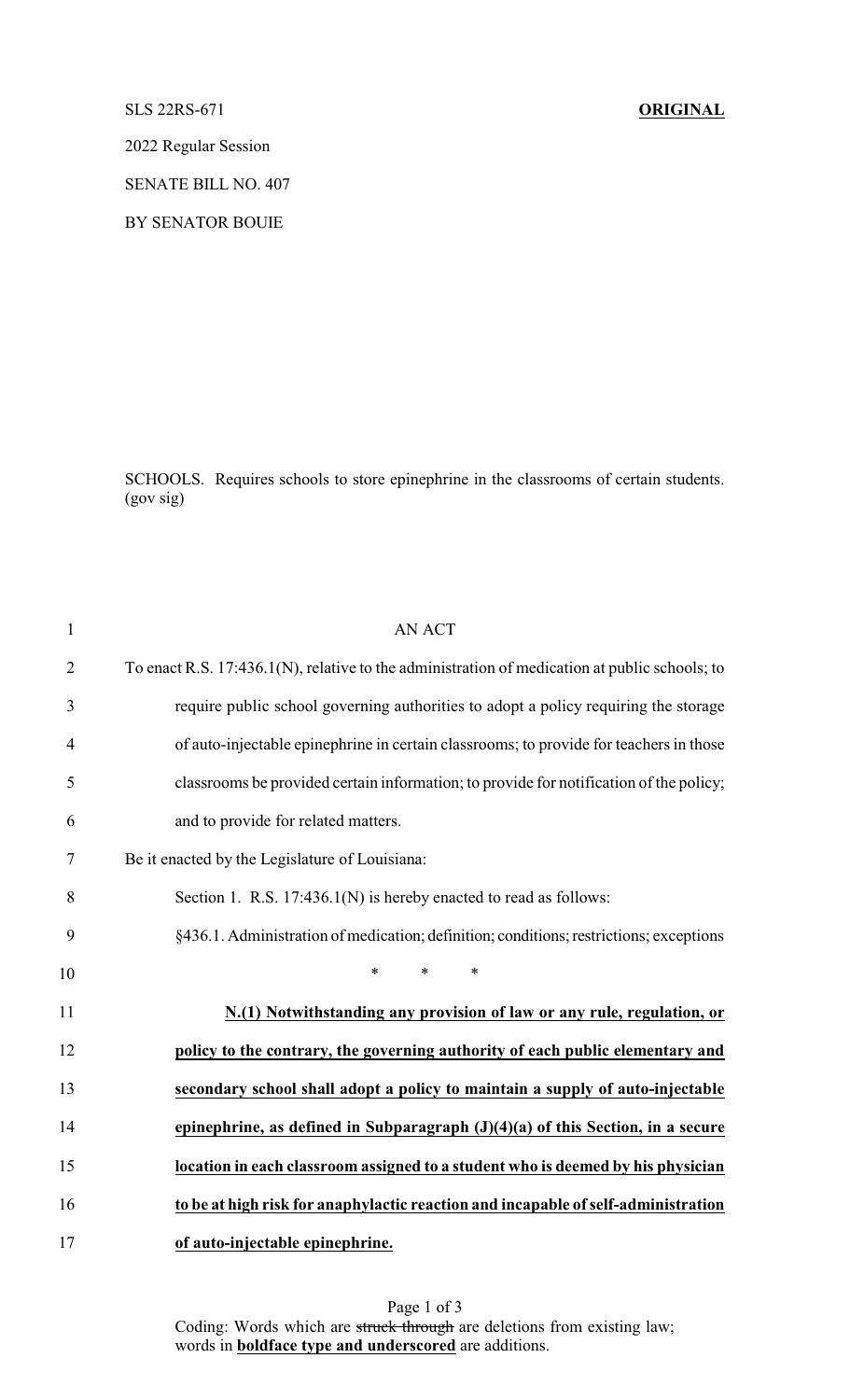| $\mathbf{1}$   | (2) The policy shall require the student's parent or other legal guardian            |
|----------------|--------------------------------------------------------------------------------------|
| $\overline{2}$ | to annually provide the school in which the student is enrolled with:                |
| 3              | (a) The supply of auto-injectable epinephrine to be kept in each                     |
| 4              | classroom.                                                                           |
| 5              | (b) Written authorization for the student to be administered the                     |
| 6              | medication.                                                                          |
| 7              | (c) Written certification from the student's licensed medical physician              |
| 8              | or other authorized prescriber that the student is at high risk of having            |
| 9              | anaphylaxis and is not capable of self-administration of auto-injectable             |
| 10             | epinephrine.                                                                         |
| 11             | (d) A written treatment plan, as defined in Subparagraph $(J)(1)(c)$ of this         |
| 12             | Section, from the student's licensed medical physician or other authorized           |
| 13             | prescriber for managing anaphylactic episodes.                                       |
| 14             | (3) The documentation required by this Subsection shall be kept on file              |
| 15             | in the office of the school nurse or other designated school official.               |
| 16             | (4) The teacher in each classroom where auto-injectable epinephrine is               |
| 17             | stored shall be provided information regarding accessing and administering           |
| 18             | auto-injectable epinephrine, the signs and symptoms of anaphylactic reactions,       |
| 19             | and specific information regarding condition, care, and treatment of the student     |
| 20             | assigned to the classroom who is at high risk of anaphylactic reaction.              |
| 21             | (5) The governing authority of the public elementary and secondary                   |
| 22             | school shall inform the parent or other legal guardian of the student in writing     |
| 23             | that the school and its employees shall incur no liability as a result of any injury |
| 24             | sustained by the student from the good-faith administration of auto-injectable       |
| 25             | epinephrine. The parent or other legal guardian of the student shall sign a          |
| 26             | statement acknowledging that the school shall incur no liability and that the        |
| 27             | parent or other legal guardian shall indemnify and hold harmless the school and      |
| 28             | its employees against any claims that may arise relating to the good-faith           |
| 29             | administration of auto-injectable epinephrine.                                       |

Page 2 of 3 Coding: Words which are struck through are deletions from existing law; words in **boldface type and underscored** are additions.